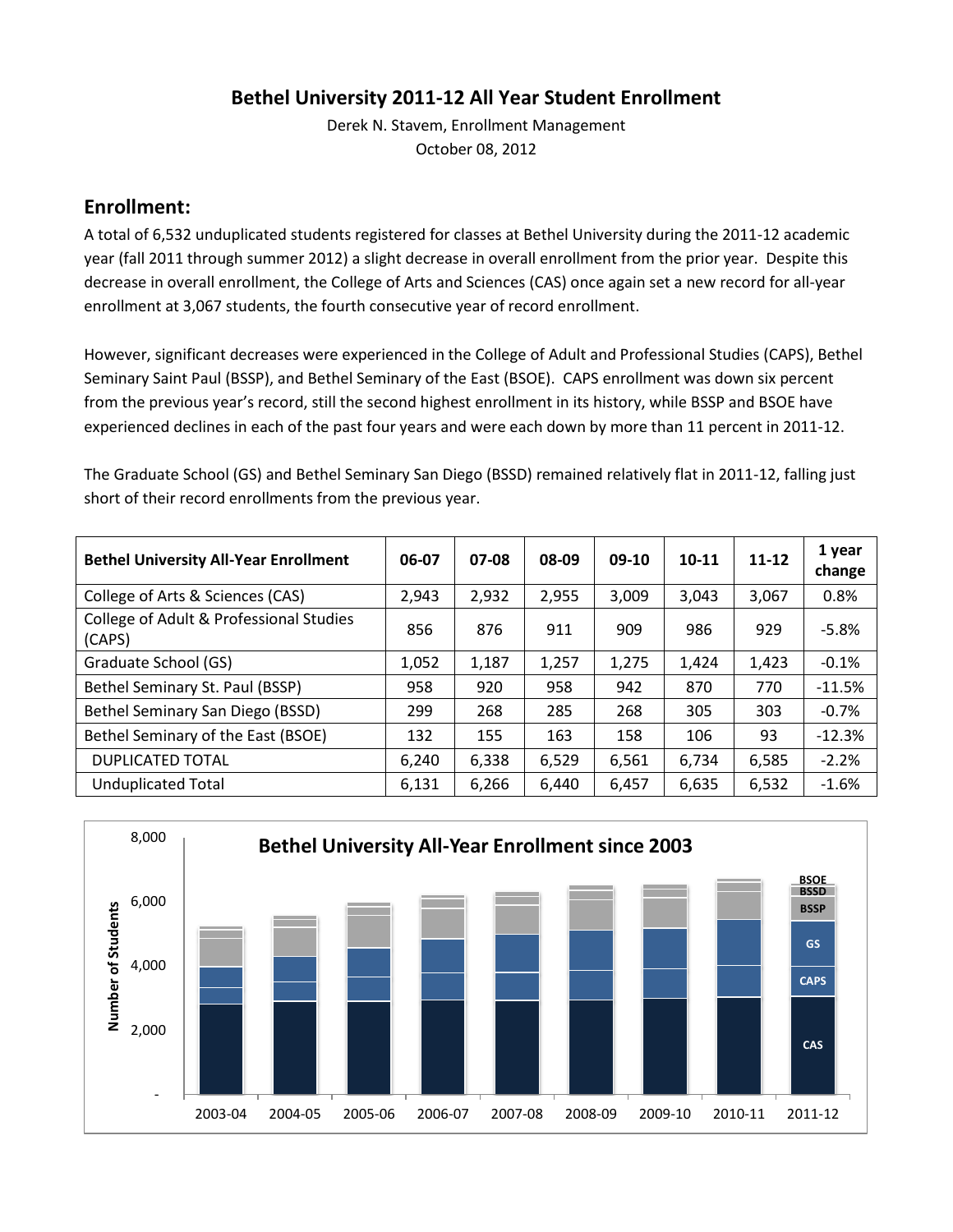Fifty-three students were enrolled in more than one school, as follows:

- 5 students in CAS and CAPS
- 3 students in CAS and GS
- 2 students in CAS and BSSP
- 39 students in CAPS and GS
- 1 student in CAPS and BSSP
- 1 student in GS and BSSD
- 2 students in BSSP and BSSD

Total duplicated enrollment at Bethel University for 2011-12 was 6,585. (This counts each student once for each school in which they were enrolled.)

## **Gender:**

Overall, the percent of females inched up to 59% of Bethel's total student population, a very small change from prior years (usually between 57% and 58% female). The small decrease in the percentage of male students is likely related to lower enrollments in the seminaries, which have historically enrolled more male than female students.



## **Age:**

CAS continues to maintain a median age of 20, with about 96% of students being under the age of 25. In contrast, ages at BSOE have steadily increased year after year, reaching a record median age of 49.5 in 2010-11 before settling back to 47 for 2011-12. While the median age at BSSD has not changed much over time (hovering around 36 years old), the population density has become increasingly bimodal, with increasing numbers of students below age 35 and above age 45 but few students in between. The other schools continued to maintain medians in the mid-thirties as usual, with GS continuing to be the youngest of Bethel's adult populations with a median age of 34 years old.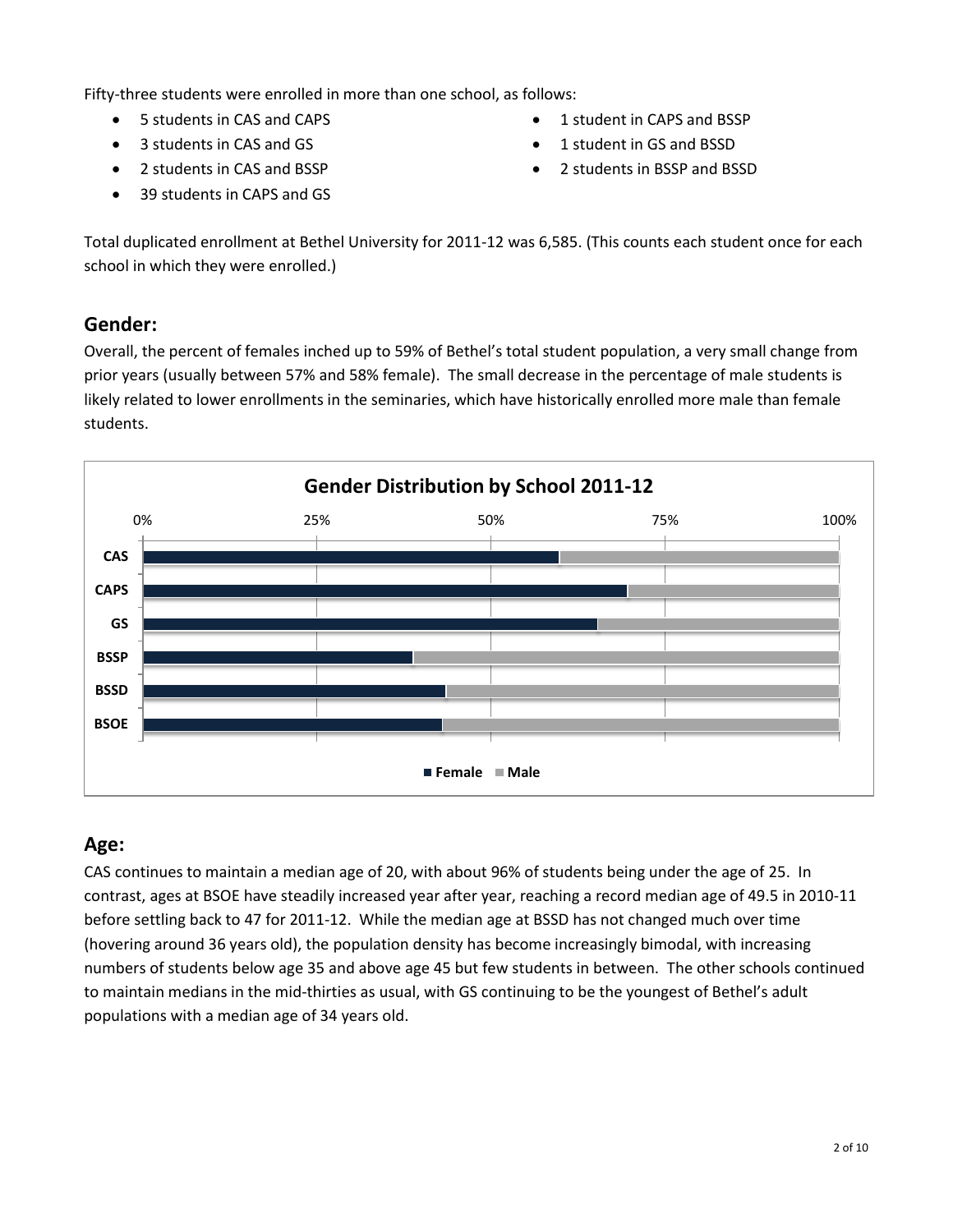

# **Race/Ethnicity:**

 $\overline{\phantom{a}}$ 

The percent of students of color at all Bethel schools increased again in 2011-12 to a new high of 14.9% of students with a known race/ethnicity (excluding non-resident aliens). This increase is likely a combination of factors, including an actual increase of enrollment for these students, but this increase may also reflect new federal reporting guidelines.<sup>\*</sup>



While the percentage of students of color varies, widely by school, significant increases in students of color were observed in CAS, CAPS, BSSD, and BSOE. BSSP was the only school that saw a decline in students of color, falling for the second straight year.

<sup>\*</sup> Starting in 2010-11, federal requirements adjusted the way institutions ask about and record race/ethnicity, correcting a prior underrepresentation of Hispanics/Latinos and allowing students to identify themselves as more than one race (now reported as "two or more races"). Due to the transition from the old reporting standards to the new race/ethnicity guidelines, the figures for 2010-2011 and 2011-12 use a combination of new and old race/ethnicity standards. The new race/ethnicity data has been used when available, but old data has been used if no new data is exists.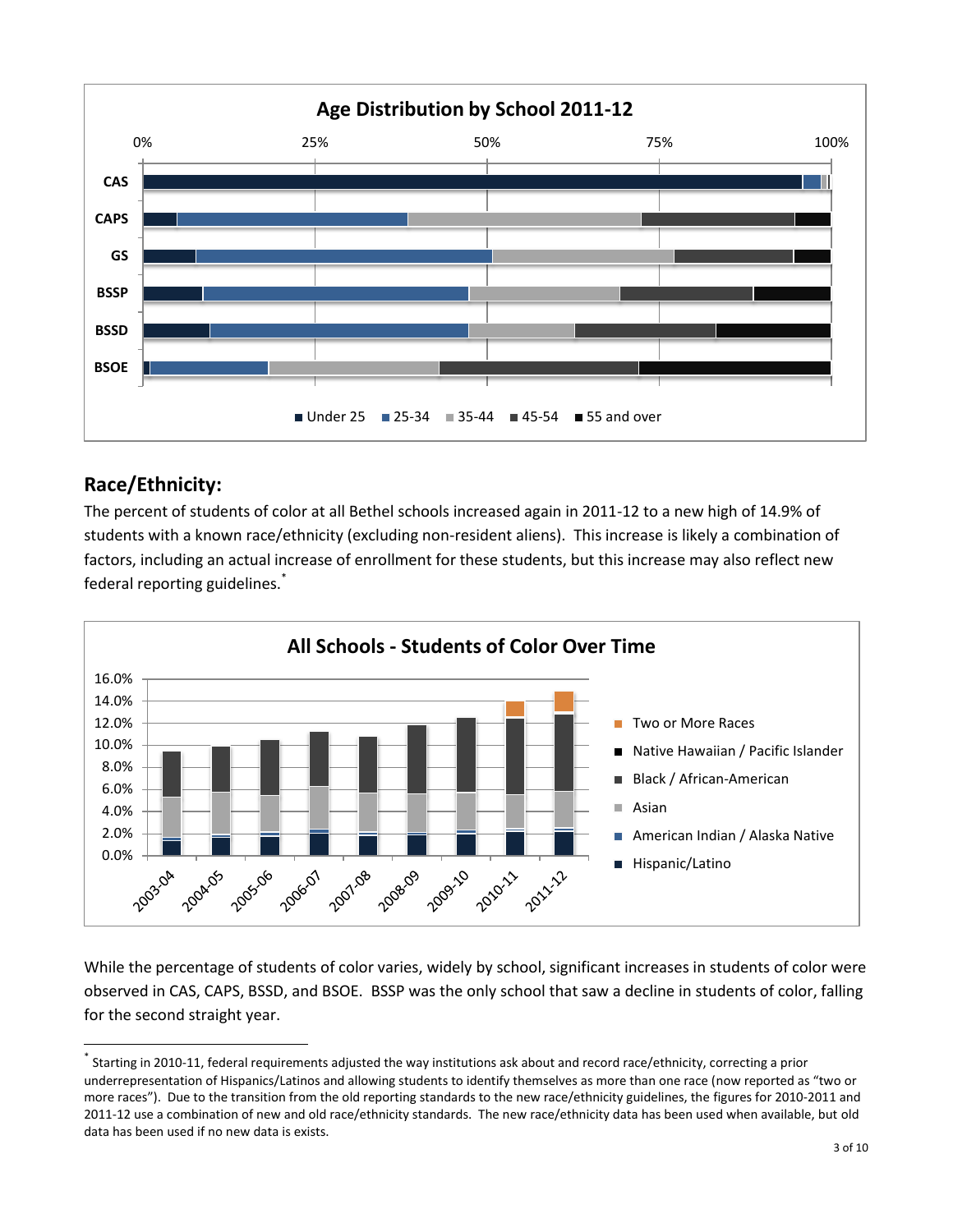

# **Credit Levels:**

Median credit levels increased in CAPS, GS, BSSP, and BSSD and remained flat in CAS and BSOE. These increases in credit density did not increase overall registered credits in the university, as these increases were offset by lower enrollment for the university overall. Students registered for a total of 135,010 semester credit hours for 2011-12, nearly flat with the previous year. $<sup>†</sup>$ </sup>



# **Marital Status:**

 $\overline{\phantom{a}}$ 

In schools which record marital status for the majority of their students (CAS and the seminaries), there was little change in marital status from prior years. About 95% of CAS students are single, while about 65% of students in the seminary are married. As has historically been the case, marital status has not been asked of many CAPS and GS students, leaving about 65% at an unknown status.

<sup>†</sup> Note: for comparison purposes, quarter credit hours in the seminary have been converted to semester equivalents.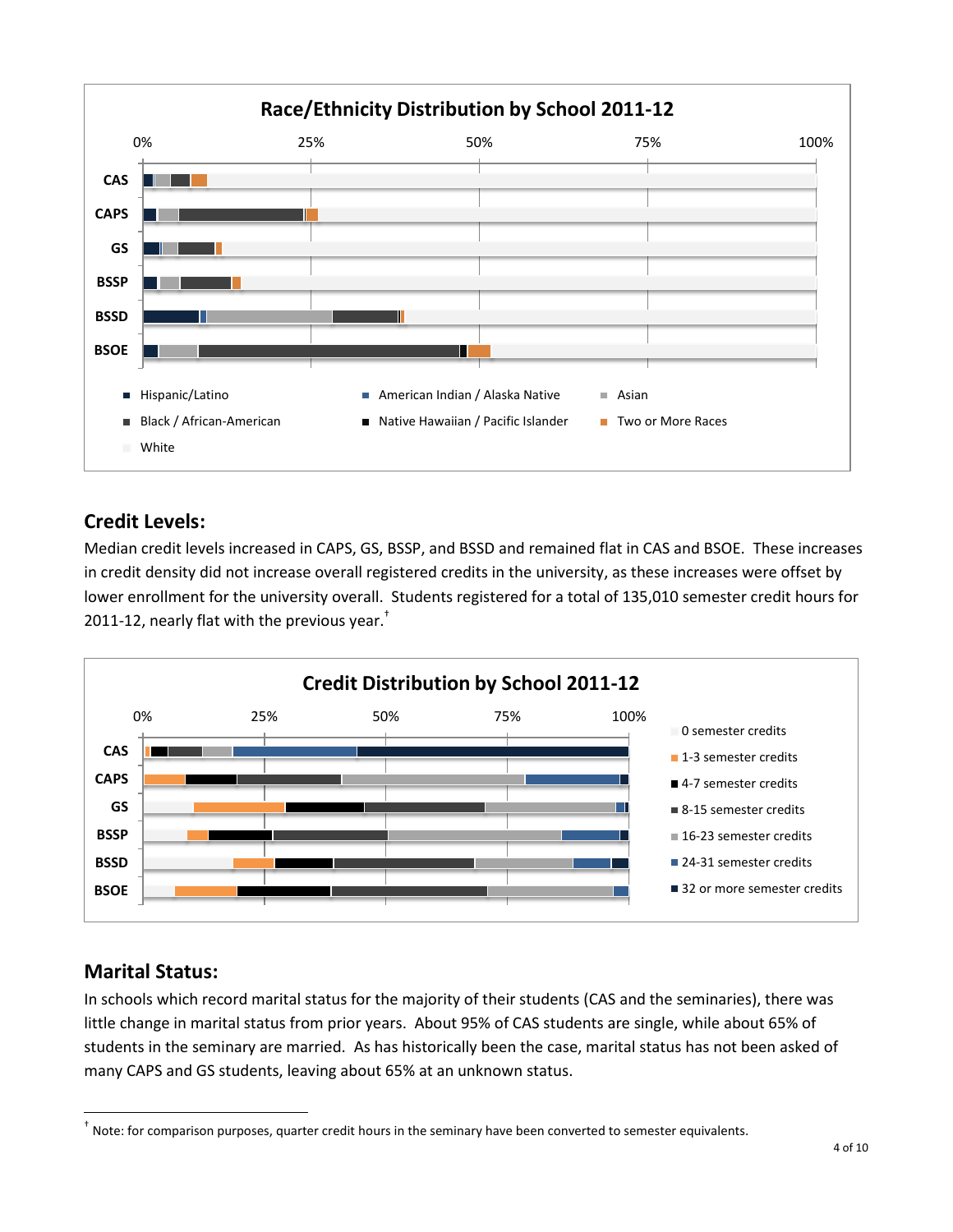# **State and Country:**

In 2011-12 Bethel University enrolled students from 49 states (all except West Virginia), the District of Columbia, and 23 foreign countries. The state with the largest contingent of Bethel students continues to be Minnesota (over 77% of all enrollment, down slightly from the prior year), followed by California (5%), Wisconsin (4%), Illinois (2%), and Iowa (2%), with similar percentages to prior years in these states.





## **Denomination:**

 $\overline{\phantom{a}}$ 

The percentage of Bethel University students affiliated with Converge Worldwide dropped one percent from the prior year to 16.6%, continuing 5 years of the downward trend from 25% in 2007-08. CAS and BSSP have a varied mix of denominations with about one third of students identifying with a Baptist denomination. Fifty-two percent of all BSOE students identify themselves as a part of a Baptist denomination, down from 59% the prior year. Over one third of all BSSD students identify themselves as non-denominational, a slight increase from the previous two years. All of these schools saw some increase in non-denominational students since 2009-10.<sup>‡</sup>

<sup>‡</sup> Denominational data for CAPS and GS continues to be unreliable as is it is not asked of the majority of students, so it is not included in the above summary.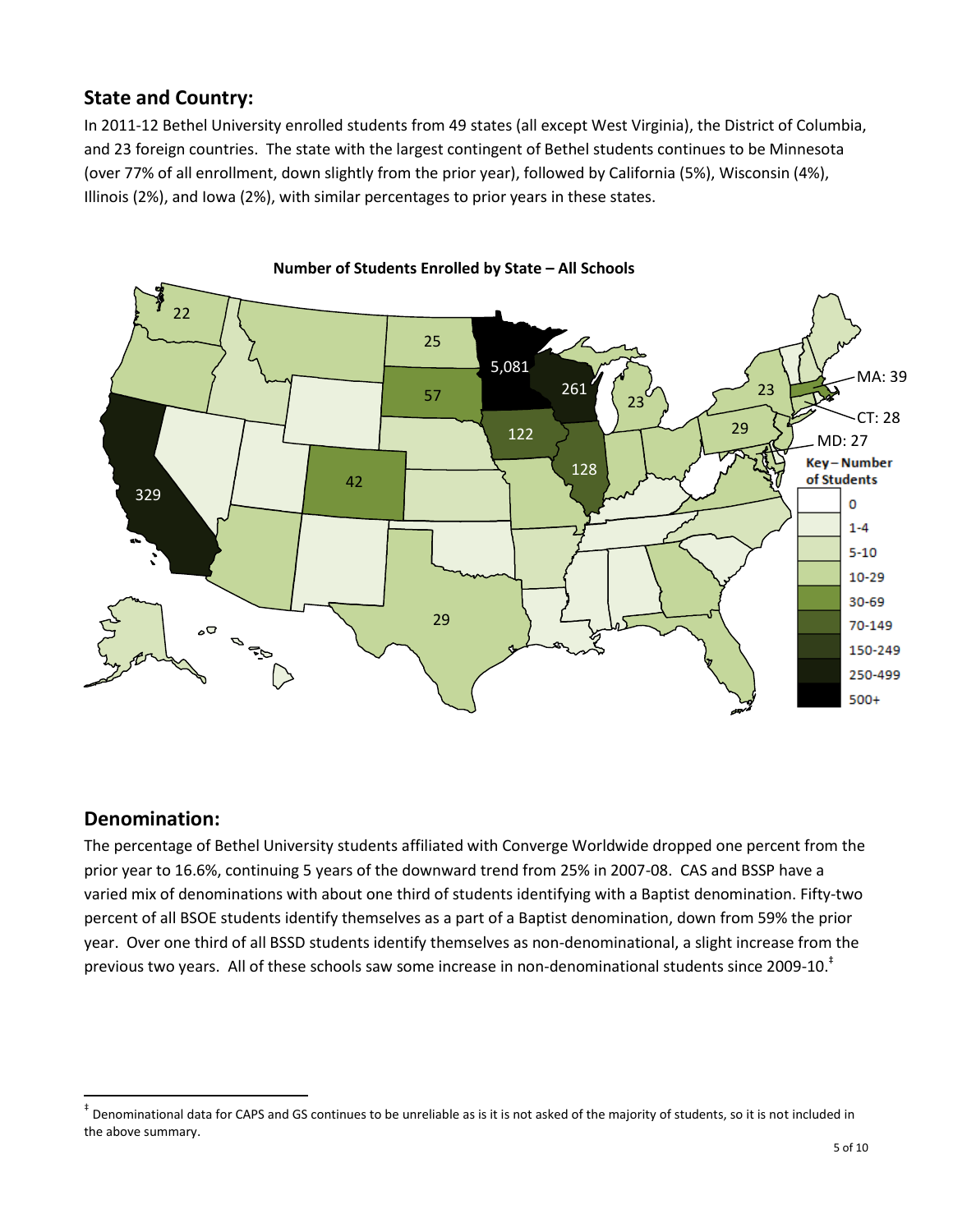

#### **Note:**

Additional data and graphs for all of the above categories, including longitudinal data back to the 2003-04 academic year, is in a separate Excel document, available upon request.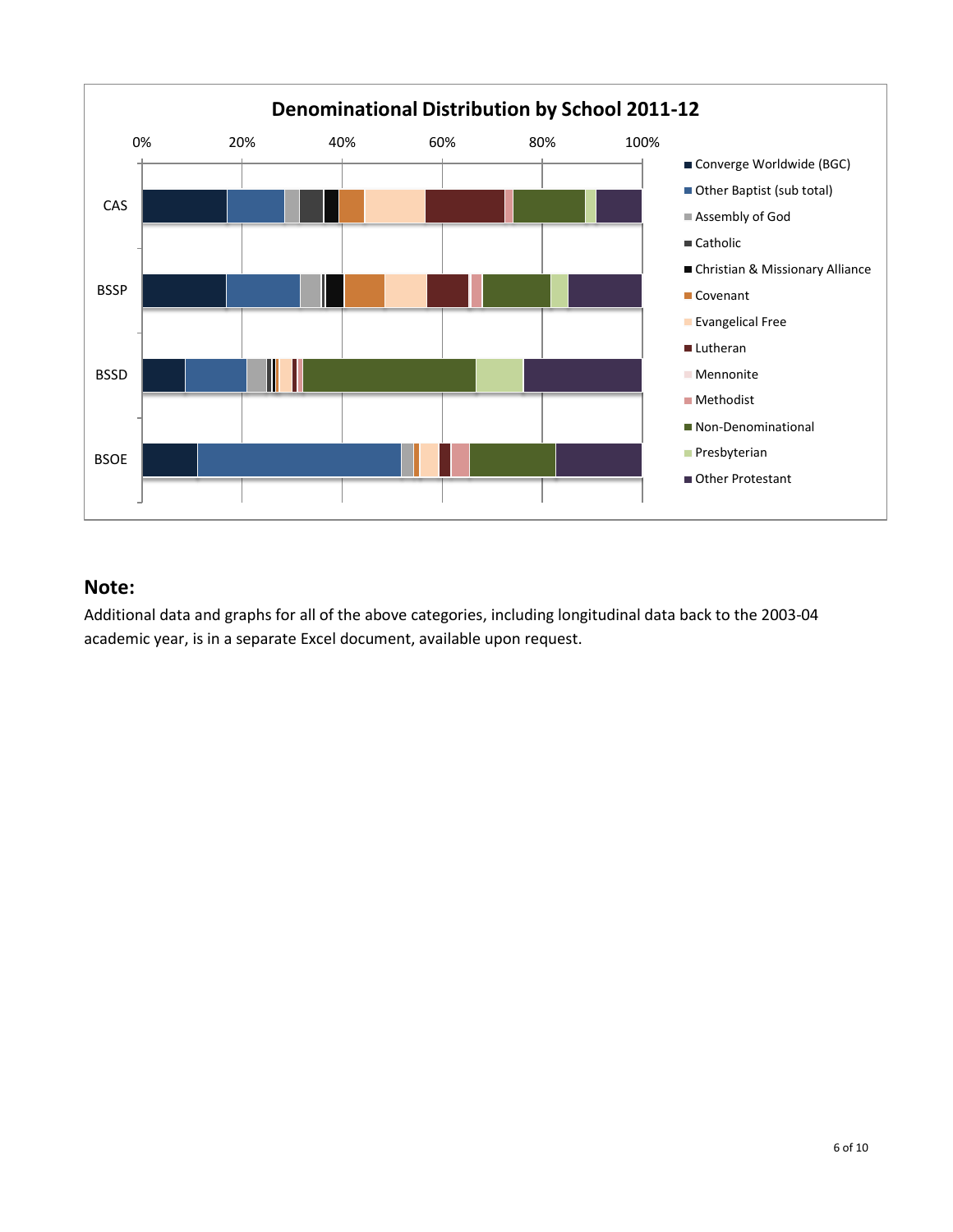# **Appendix – Data Detail for 2011-12:**

| ppendix – Data Detail for 2011-12: |            |             |      |             |             |             |              |  |
|------------------------------------|------------|-------------|------|-------------|-------------|-------------|--------------|--|
|                                    | <b>CAS</b> | <b>CAPS</b> | GS   | <b>BSSP</b> | <b>BSSD</b> | <b>BSOE</b> | <b>TOTAL</b> |  |
|                                    |            |             |      |             |             |             |              |  |
| <b>TOTAL Enrollment</b>            | 3067       | 929         | 1423 | 770         | 303         | 93          | 6585         |  |
|                                    |            |             |      |             |             |             |              |  |
| <b>TOTAL Enrollment</b>            |            |             |      |             |             |             |              |  |
| Unduplicated                       |            |             |      |             |             |             | 6532         |  |

| <b>Unduplicated</b> |            |             |        |             |             |             | 6532         |  |
|---------------------|------------|-------------|--------|-------------|-------------|-------------|--------------|--|
|                     |            |             |        |             |             |             |              |  |
| <b>GENDER</b>       | <b>CAS</b> | <b>CAPS</b> | GS     | <b>BSSP</b> | <b>BSSD</b> | <b>BSOE</b> | <b>TOTAL</b> |  |
| Female              | 1835       | 647         | 930    | 299         | 132         | 40          | 3883         |  |
| Percent of Total    | 59.83%     | 69.64%      | 65.35% | 38.83%      | 43.56%      | 43.01%      | 58.97%       |  |
| Male                | 1232       | 282         | 493    | 471         | 171         | 53          | 2702         |  |
| Percent of Total    | 40.17%     | 30.36%      | 34.65% | 61.17%      | 56.44%      | 56.99%      | 41.03%       |  |
|                     |            |             |        |             |             |             |              |  |
| <b>TOTAL</b>        | 3067       | 929         | 1423   | 770         | 303         | 93          | 6585         |  |

| <b>TOTAL</b>          | 3067       | 929         |     | 1423<br>770 |             | 93<br>303   |              |       |
|-----------------------|------------|-------------|-----|-------------|-------------|-------------|--------------|-------|
|                       |            |             |     |             |             |             |              |       |
| <b>MARITAL STATUS</b> | <b>CAS</b> | <b>CAPS</b> | GS  | <b>BSSP</b> | <b>BSSD</b> | <b>BSOE</b> | <b>TOTAL</b> |       |
| Single                | 2896       | 71          | 149 | 210         | 125         | 18          | 3469         | 71.6% |
| Married               | 147        | 132         | 321 | 500         | 164         | 52          | 1316         | 27.2% |
| Divorced/Separated    |            | 4           | 16  | 15          | 8           | 61          | 52           | 1.1%  |
| Widowed               |            | 0           |     | 1           | 2           |             | 5            | 0.1%  |
|                       |            |             |     |             |             |             |              |       |
| <b>TOTAL Known</b>    | 3046       | 207         | 487 | 726         | 299         | 77          | 4842         |       |
| Unknown               | 21         | 722         | 936 | 44          | 4           | 16          | 1743         |       |

| AGE (as of Jan 1, 2010) | <b>CAS</b> | <b>CAPS</b> | GS    | <b>BSSP</b>    | <b>BSSD</b> | <b>BSOE</b> | <b>TOTAL</b> |       |
|-------------------------|------------|-------------|-------|----------------|-------------|-------------|--------------|-------|
| Mean                    | 20.52      | 38.62       | 36.31 | 38.20          | 39.92       | 46.30       | 29.99        |       |
| Median                  | 20         | 38          | 34    | 36             | 36.5        | 47          | 25           |       |
| Under 25                | 2936       | 46          | 108   | 67             | 29          |             | 3187         | 48.7% |
| 25-34                   | 82         | 308         | 603   | 297            | 112         | 16          | 1418         | 21.7% |
| 35-44                   | 29         | 311         | 369   | 168            | 46          | 23          | 946          | 14.5% |
| 45-54                   | 12         | 205         | 243   | 149            | 61          | 27          | 697          | 10.7% |
| 55 and over             | 6          | 49          | 77    | 87             | 50          | 26          | 295          | 4.5%  |
|                         |            |             |       |                |             |             |              |       |
| <b>TOTAL Known age</b>  | 3065       | 919         | 1400  | 768            | 298         | 93          | 6543         |       |
| Unknown                 | 2          | 10          | 23    | $\overline{2}$ | 5           | $\Omega$    | 42           |       |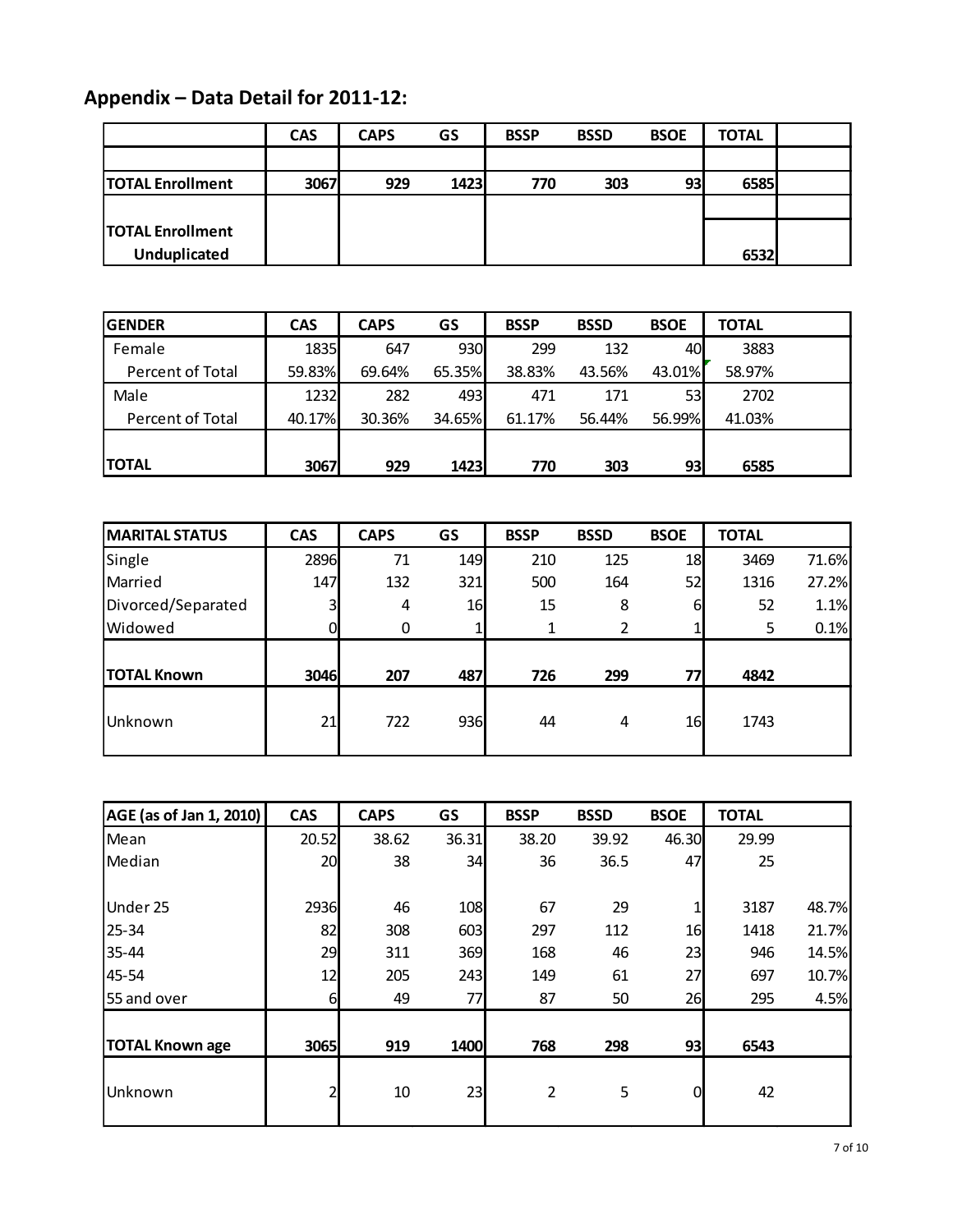| <b>DENOMINATION</b>                      | CAS      | <b>CAPS</b>    | GS          | <b>BSSP</b>    | <b>BSSD</b>  | <b>BSOE</b>    | <b>TOTAL</b>   |              |
|------------------------------------------|----------|----------------|-------------|----------------|--------------|----------------|----------------|--------------|
| Converge Worldwide (BGC)                 | 484      | 24             | 86          | 120            | 24           | 9              | 747            | 16.6%        |
| Other Baptist (sub total)                | 327      | 15             | 24          | 106            | 34           | 33             | 539            | 12.0%        |
| American                                 | 32       | 1              | 3           | 7              | 3            | 8              | 54             | 1.2%         |
| Conservative                             | 4        | $\mathbf{1}$   | 1           | 10             | 2            | 11             | 29             | 0.6%         |
| G.A.R.B                                  | 0        | 0              | 1           | 0              | 3            | 0              | 4              | 0.1%         |
| Independent                              | 3        | 3              | 5           | 5              | $\mathbf{1}$ | 4              | 21             | 0.5%         |
| North American                           | 2        | 0              | 0           | 5              | 2            | 0              | 9              | 0.2%         |
| Other                                    | 276      | 9              | 10          | 61             | 10           | 9              | 375            | 8.3%         |
| Southern                                 | 10       | 1              | 4           | 18             | 13           | 1              | 47             | 1.0%         |
| Assembly of God                          | 84       | 5              | 9           | 30             | 11           | $\overline{2}$ | 141            | 3.1%         |
| Catholic                                 | 140      | 25             | 62          | 6              | 3            | $\mathbf 0$    | 236            | 5.2%         |
| Christian & Missionary Alliance          | 86       | 2              | 17          | 27             | 2            | 0              | 134            | 3.0%         |
| Covenant                                 | 147      | 5              | 30          | 58             | 2            | $\mathbf{1}$   | 243            | 5.4%         |
| <b>Evangelical Free</b>                  | 343      | 10             | 26          | 60             | 7            | 3              | 449            | 10.0%        |
| Lutheran                                 | 455      | 37             | 65          | 60             | 3            | $\overline{2}$ | 622            | 13.8%        |
| Mennonite                                | 0        | 0              | 2           | 3              | 0            | 0              | 5              | 0.1%         |
| Methodist                                | 46       | 5              | 12          | 16             | 3            | 3              | 85             | 1.9%         |
| Non-Denominational**                     | 414      | 17             | 15          | 98             | 96           | 14             | 654            | 14.5%        |
| Presbyterian                             | 59       | 2              | 5           | 25             | 26           | 0              | 117            | 2.6%         |
| Other Protestant                         | 264      | 25             | 51          | 106            | 66           | 14             | 526            | 11.7%        |
| Jewish                                   | 2        | 0              | 0           | 0              | 0            | 0              | $\overline{2}$ | 0.0%         |
| <b>Buddhist</b>                          | 0        | 0              | 1           | 0              | 0            | 0              | 1              | 0.0%         |
| <b>TOTAL Known Denomination</b>          | 2851     | 172            | 405         | 715            | 277          | 81             | 4501           |              |
| Unknown                                  | 216      | 757            | 1018        | 55             | 26           | 12             | 2084           |              |
| RACE/ETHNICITY***                        |          |                |             |                |              |                |                |              |
| Hispanic/Latino                          | 47       | 18             | 34          | 16             | 25           | 2              | 142            | 2.2%         |
| American Indian / Alaska Native          | 7        | $\overline{2}$ | 4           | $\overline{2}$ | 3            | 0              | 18             | 0.3%         |
| Asian                                    | 71       | 28             | 31          | 22             | 55           | 5              | 212            | 3.3%         |
| Black / African-American                 | 90       | 166            | 74          | 56             | 29           | 33             | 448            | 7.0%         |
| Native Hawaiian / Pacific Islander       | 3        | 3              | $\mathbf 0$ | 0              | $\mathbf{1}$ | 1              | 8              | 0.1%         |
| Two or More Races                        | 75       | 16             | 15          | 11             | 2            | 3              | 122            | 1.9%         |
| Non-Resident Alien                       | 12       | 4              | 17          | 16             | 1            | 0              | 50             | 0.8%         |
| Sub-Total                                | 305      | 237            | 175         | 123            | 116          | 44             | 1000           | 15.6%        |
| White                                    | 2750     | 661            | 1171        | 621            | 180          | 41             | 5424           | 84.4%        |
| <b>TOTAL Known Ethnicity</b>             | 3055     | 898            | 1346        | 744            | 296          | 85             | 6424           |              |
| Percent of Color/International           | 10.0%    | 26.4%          | 13.0%       | 16.5%          | 39.2%        | 51.8%          | 15.6%          |              |
|                                          |          |                |             |                |              |                |                |              |
| Unknown                                  | 12       | 31             | 77          | 26             | 7            | 8              | 161            |              |
| <b>ENROLLMENT</b>                        |          |                |             |                |              |                |                |              |
| <b>Total Registered Semester Credits</b> |          |                |             |                |              |                |                |              |
| for Year (Quarter Credits converted      | 90313    | 15243          | 14786       | 10398          | 3341         | 929            | 135010         |              |
| to Semester Credits)                     |          |                |             |                |              |                |                |              |
| <b>Median Credit Load</b>                | 32       | 18             | 11          | 16.00          | 11.33        | 8.00           | 20             |              |
| Avg. per enrolled student                | 29.53    | 16.46          | 11.59       | 14.83          | 13.47        | 10.68          | 20.67          |              |
|                                          |          |                |             |                |              |                |                |              |
| Number of students who registered for:   |          |                |             |                |              |                | Duplicated     | Unduplicated |
| 32 or more semester credits              | 1714     | 17             | 12          | 14             | 11           | 0              | 1768           | 1773         |
| 24-31                                    | 786      | 182            | 26          | 93             | 24           | 3              | 1114           | 1115         |
| 16-23                                    | 189      | 350            | 383         | 274            | 61           | 24             | 1281           | 1282         |
| $8 - 15$                                 | 217      | 200            | 353         | 183            | 88           | 30             | 1071           | 1075         |
| $4 - 7$                                  | 113      | 99             | 233         | 102            | 37           | 18             | 602            | 575          |
| $1-3$<br>$\pmb{0}$                       | 37<br>11 | 78<br>3        | 269<br>147  | 34<br>70       | 26<br>56     | 12<br>6        | 456<br>293     | 426<br>286   |
| <b>TOTAL</b>                             | 3067     | 929            | 1423        | 770            | 303          | 93             | 6585           | 6532         |
|                                          |          |                |             |                |              |                |                |              |

\*\* Non-Denominational was formerly reported as "Other Protestant."

\*\*\* For 2010-2011, Bethel converted to the new federal standards for reporting race/ethnicity. However, due to incomplete data for some schools, the numbers above reflect the *new* race/ethnicity data *when available* and use the old race ethnicity if no new data exists. This standard has been continued for 2011-12.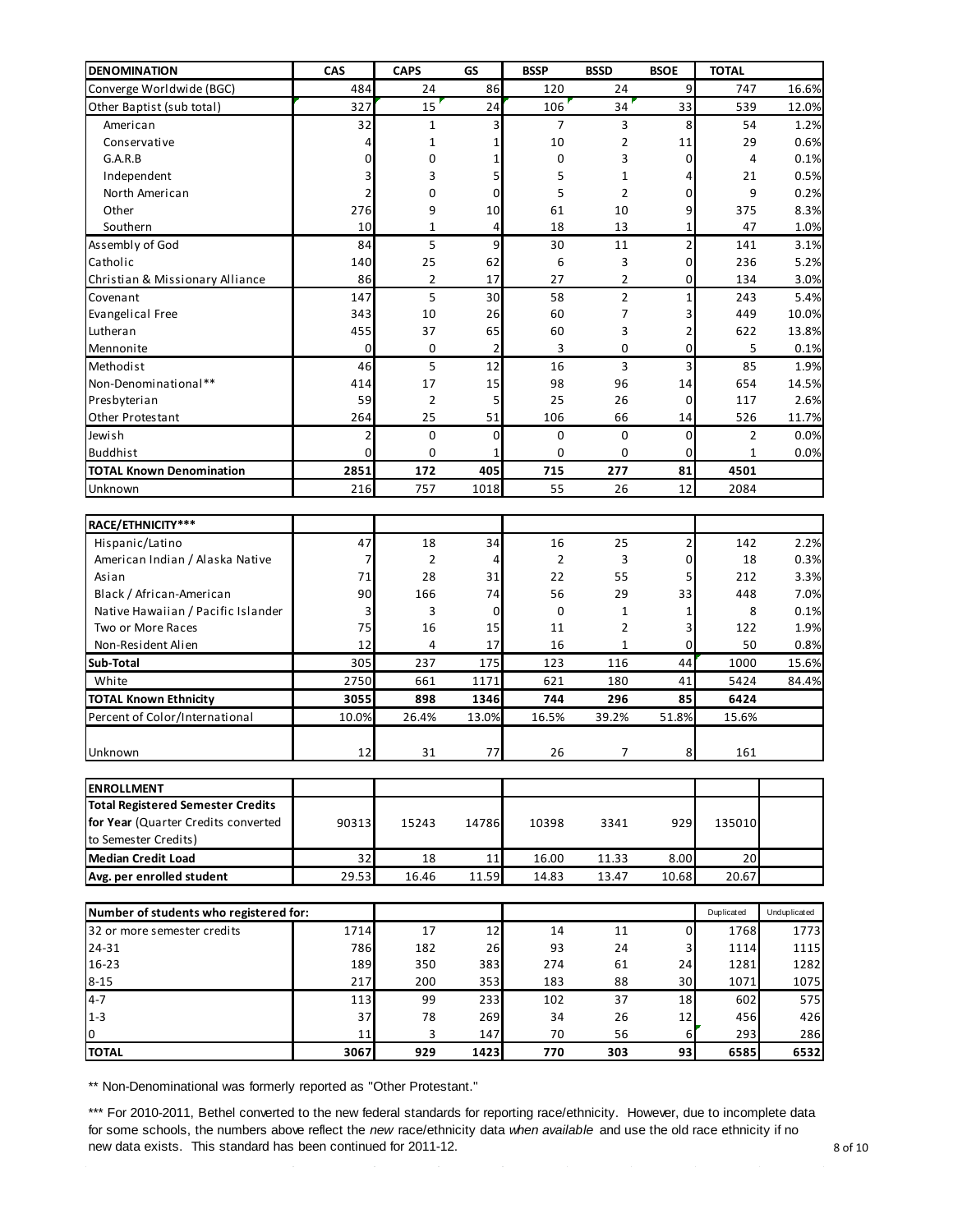| <b>STATE</b>                                                                                                                                 | CAS                     | <b>CAPS</b>  | <b>GS</b>      | <b>BSSP</b>      | <b>BSSD</b>              | <b>BSOE</b> | <b>TOTAL</b>   |        |
|----------------------------------------------------------------------------------------------------------------------------------------------|-------------------------|--------------|----------------|------------------|--------------------------|-------------|----------------|--------|
| Alabama                                                                                                                                      |                         |              |                | 3                |                          |             | 4              | 0.1%   |
| Alaska                                                                                                                                       | 4                       |              | 3              | 2                |                          |             | 9              | 0.1%   |
| Arizona                                                                                                                                      | 8                       |              | 3              | 3                | $\mathbf{1}$             |             | 15             | 0.2%   |
| Arkansas                                                                                                                                     | $\mathbf{1}$            |              | 1              | 5                |                          |             | $\overline{7}$ | 0.1%   |
| California                                                                                                                                   | 16                      | $\mathbf 2$  | 5              | 19               | 287                      |             | 329            | 5.0%   |
| Colorado                                                                                                                                     | 31                      |              | 7              | 4                |                          |             | 42             | 0.6%   |
| Connecticut                                                                                                                                  | $\overline{4}$          |              | $\overline{2}$ | 5                |                          | 17          | 28             | 0.4%   |
| D.C.                                                                                                                                         |                         |              |                |                  |                          |             | 2              | 0.0%   |
| Delaware                                                                                                                                     |                         |              | 1              | $\mathbf{1}$     |                          |             | 2              | 0.0%   |
| Florida                                                                                                                                      | 5                       | $\mathbf{1}$ | 4              | $\mathbf 2$      |                          |             | 12             | 0.2%   |
| Georgia                                                                                                                                      | 3                       | $\mathbf{1}$ | 1              | 5                |                          |             | 10             | 0.2%   |
| Hawaii                                                                                                                                       |                         |              | 1              | 2                | 1                        |             | 4              | 0.1%   |
| Idaho                                                                                                                                        | 3                       |              |                | 3                |                          |             | 6              | 0.1%   |
| Illinois                                                                                                                                     | 103                     |              | 5              | 20               |                          |             | 128            | 1.9%   |
| Indiana                                                                                                                                      | 4                       |              | 2              | 7                |                          |             | 13             | 0.2%   |
| lowa                                                                                                                                         | 89                      |              |                | 26               |                          |             | 122            | 1.9%   |
| Kansas                                                                                                                                       | 4                       |              |                | 3                |                          |             | $\,8\,$        | 0.1%   |
| Kentucky                                                                                                                                     | $\overline{2}$          |              |                |                  |                          |             | 3              | 0.0%   |
| Louisiana                                                                                                                                    | $\mathbf 1$             |              | 1              |                  |                          |             | $\mathbf 2$    | 0.0%   |
| Maine                                                                                                                                        | $\overline{2}$          |              |                | $\mathbf{1}$     |                          | 2           | 5              | 0.1%   |
| Maryland                                                                                                                                     |                         |              | 2              | 4                |                          | 21          | 27             | 0.4%   |
| Massachusetts                                                                                                                                | $\overline{\mathbf{4}}$ |              | 3              | $\pmb{4}$        |                          | 28          | 39             | 0.6%   |
| Michigan                                                                                                                                     | 15                      |              | 2              | $\boldsymbol{6}$ |                          |             | 23             | 0.3%   |
| Minnesota                                                                                                                                    | 2426                    | 903          | 1243           | 508              | 1                        |             | 5081           | 77.2%  |
| Mississippi                                                                                                                                  |                         |              | 1              | $\mathbf 1$      |                          |             | $\overline{2}$ | 0.0%   |
| Missouri                                                                                                                                     | 5                       |              | 3              | 7                |                          |             | 15             | 0.2%   |
| Montana                                                                                                                                      | 6                       |              |                | 4                |                          |             | 10             | 0.2%   |
| Nebraska                                                                                                                                     | 5                       |              | 1              | 3                |                          |             | 9              | 0.1%   |
| Nevada                                                                                                                                       |                         | $\mathbf{1}$ | 1              | $\mathbf{1}$     |                          |             | 3              | 0.0%   |
| New Hampshire                                                                                                                                | 3                       |              |                |                  |                          |             | 5              | 0.1%   |
| New Jersey                                                                                                                                   | $\overline{4}$          | $\mathbf 1$  | 3              | 3                |                          | 3           | 14             | 0.2%   |
| New Mexico                                                                                                                                   |                         |              |                | $\mathbf{1}$     |                          |             | $\mathbf{1}$   | 0.0%   |
| New York                                                                                                                                     | 3                       |              | 1              | 9                |                          | 10          | 23             | 0.3%   |
| North Carolina                                                                                                                               | 3                       | $\mathbf 1$  | 3              | $\mathbf 1$      |                          |             | 8              | 0.1%   |
| North Dakota                                                                                                                                 | 18                      |              |                | 4                |                          |             | 25             | 0.4%   |
| Ohio                                                                                                                                         | 6                       |              |                | 2                |                          |             | 11             | 0.2%   |
| Oklahoma                                                                                                                                     | $\mathbf{1}$            |              |                |                  |                          |             | $\overline{c}$ | 0.0%   |
| Oregon                                                                                                                                       | 6                       |              | 2              |                  | 4                        |             | 12             | 0.2%   |
| Pennsylvania                                                                                                                                 | 12                      |              |                | 8                | 3                        | 5           | 29             | 0.4%   |
| Rhode Island                                                                                                                                 | $1\,$                   |              |                | $\mathbf{1}$     |                          | 1           | 3              | 0.0%   |
| South Carolina                                                                                                                               |                         |              | 1              |                  |                          |             | $\mathbf{1}$   | 0.0%   |
| South Dakota                                                                                                                                 | 49                      |              | 3              | $\mathsf S$      |                          |             | 57             | 0.9%   |
| Tennessee                                                                                                                                    | $\overline{2}$          |              |                |                  |                          |             | $\overline{2}$ | 0.0%   |
| Texas                                                                                                                                        | 11                      |              | 5              | 9                | 4                        |             | 29             | 0.4%   |
| Utah                                                                                                                                         |                         |              |                | 1                |                          |             | $\mathbf{1}$   | 0.0%   |
| Vermont                                                                                                                                      | $\mathbf 2$             |              | 1              |                  |                          |             | 3              | 0.0%   |
| Virginia                                                                                                                                     | $\mathbf{1}$            |              | 3              | $\overline{7}$   |                          | 2           | 13             | 0.2%   |
| Washington                                                                                                                                   | 14                      |              |                | 4                |                          |             | 22             | 0.3%   |
| West Virginia                                                                                                                                |                         |              |                |                  |                          |             |                |        |
| Wisconsin                                                                                                                                    | 173                     | 14           | 35             | 39               |                          |             | 261            | 4.0%   |
| Wyoming                                                                                                                                      |                         |              |                |                  |                          |             | 1              | 0.0%   |
| Sub-total, US                                                                                                                                | 3050                    | 924          | 1372           | 743              | 301                      | 93          | 6483           | 98.5%  |
|                                                                                                                                              |                         |              |                |                  |                          |             |                |        |
| Foreign Address*                                                                                                                             | 5                       | $\mathbf 1$  | 34             | 11               | 1                        |             | 52             | 0.8%   |
| International (Visa)                                                                                                                         | 12                      | 4            | 17             | 16               | 1                        |             | 50             | 0.8%   |
| <b>TOTAL Known</b>                                                                                                                           | 3067                    | 929          | 1423           | 770              | 303                      | 93          | 6585           | 100.0% |
| <b>Total Number of States</b>                                                                                                                | 39                      | 8            | 41             | 40               | $\overline{\phantom{a}}$ | 10          | 49             |        |
| *Foreign Address includes only US citizens and permanent residents who do not have a US address. US citizens and permanent residents with US |                         |              |                |                  |                          |             |                |        |

 $\Box$  9 of 10

addresses are included in appropriate state or territory above.